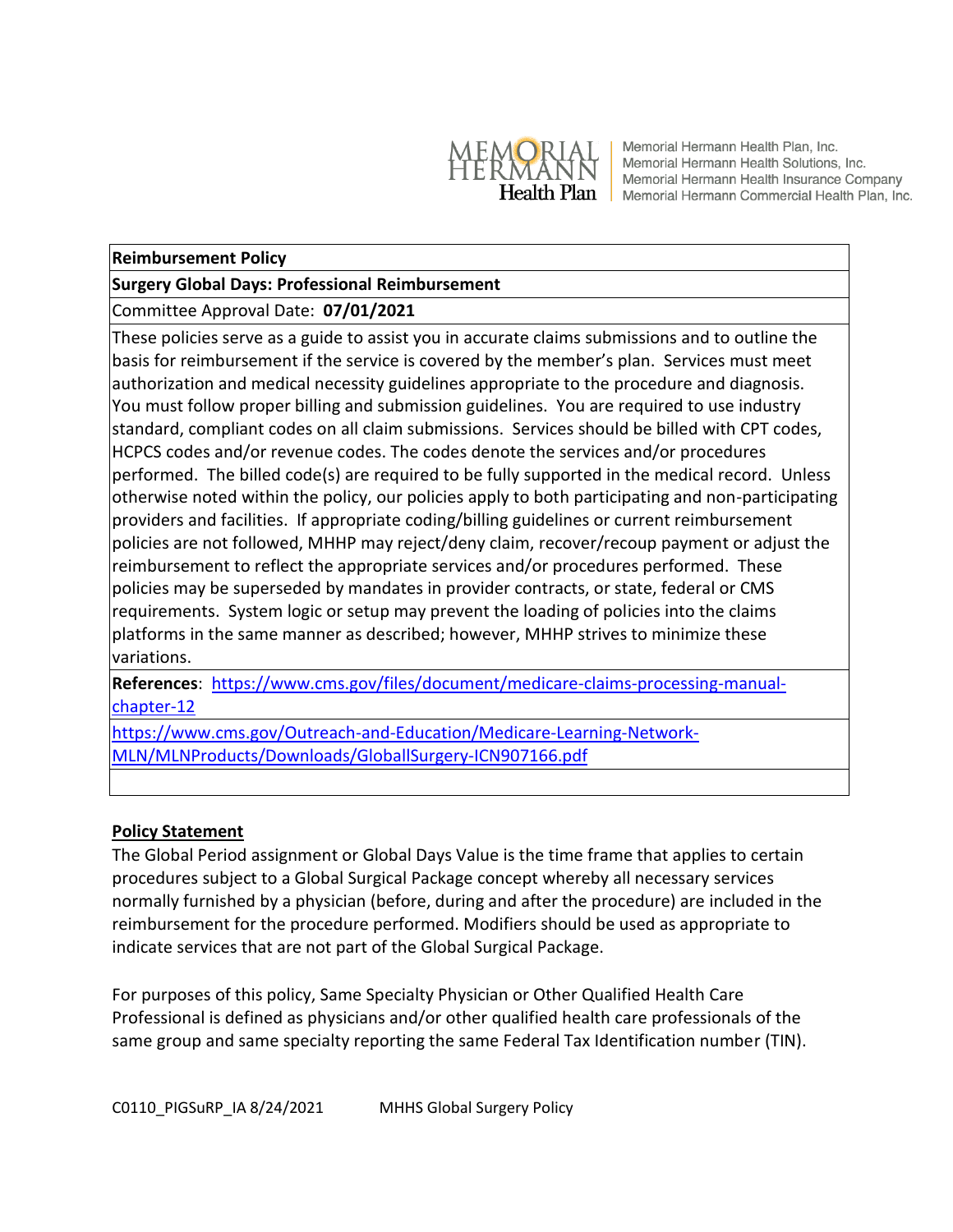There are three types of global surgical packages based on the number of post-operative days.

0-Day Post-operative Period (endoscopies and some minor procedures).

- No pre-operative period
- No post-operative days
- Visit on day of procedure is generally not payable as a separate service

10-Day Post-operative Period (other minor procedures).

- No pre-operative period
- Visit on day of the procedure is generally not payable as a separate service.

• Total global period is 11 days. Count the day of the surgery and the 10 days immediately following the day of the surgery.

90-day Post-operative Period (major procedures).

- One day pre-operative included
- Day of the procedure is generally not payable as a separate service.
- Total global period is 92 days. Count 1 day before the day of the surgery, the day of surgery, and the 90 days immediately following the day of surgery.

# **Pre-Operative Period Billing**

In addition to the CPT E/M code, modifier "-57" (Decision for surgery) is used to identify a visit that results in the initial decision to perform surgery.

The modifier "-57" is not used with minor surgeries because the global period for minor surgeries does not include the day prior to the surgery.

## **Day of Procedure Billing**

Modifier "-25" (Significant, separately identifiable E/M service by the same physician on the same day of the procedure), indicates that the patient's condition required a significant, separately identifiable E/M service beyond the usual pre-operative and post-operative care associated with the procedure or service.

## **Post-Operative Period Billing**

Two CPT modifiers are used to simplify billing for visits and other procedures that are furnished during the post-operative period of a surgical procedure, but not included in the payment for surgical procedure.

Modifier "-79" (Unrelated procedure or service by the same physician during a post-operative period). The physician may need to indicate that a procedure or service furnished during a post-operative period was unrelated to the original procedure. A new post-operative period begins when the unrelated procedure is billed.

C0110\_PIGSuRP\_IA 8/24/2021 MHHS Global Surgery Policy Modifier "-24" (Unrelated E/M service by the same physician during a post-operative period). The physician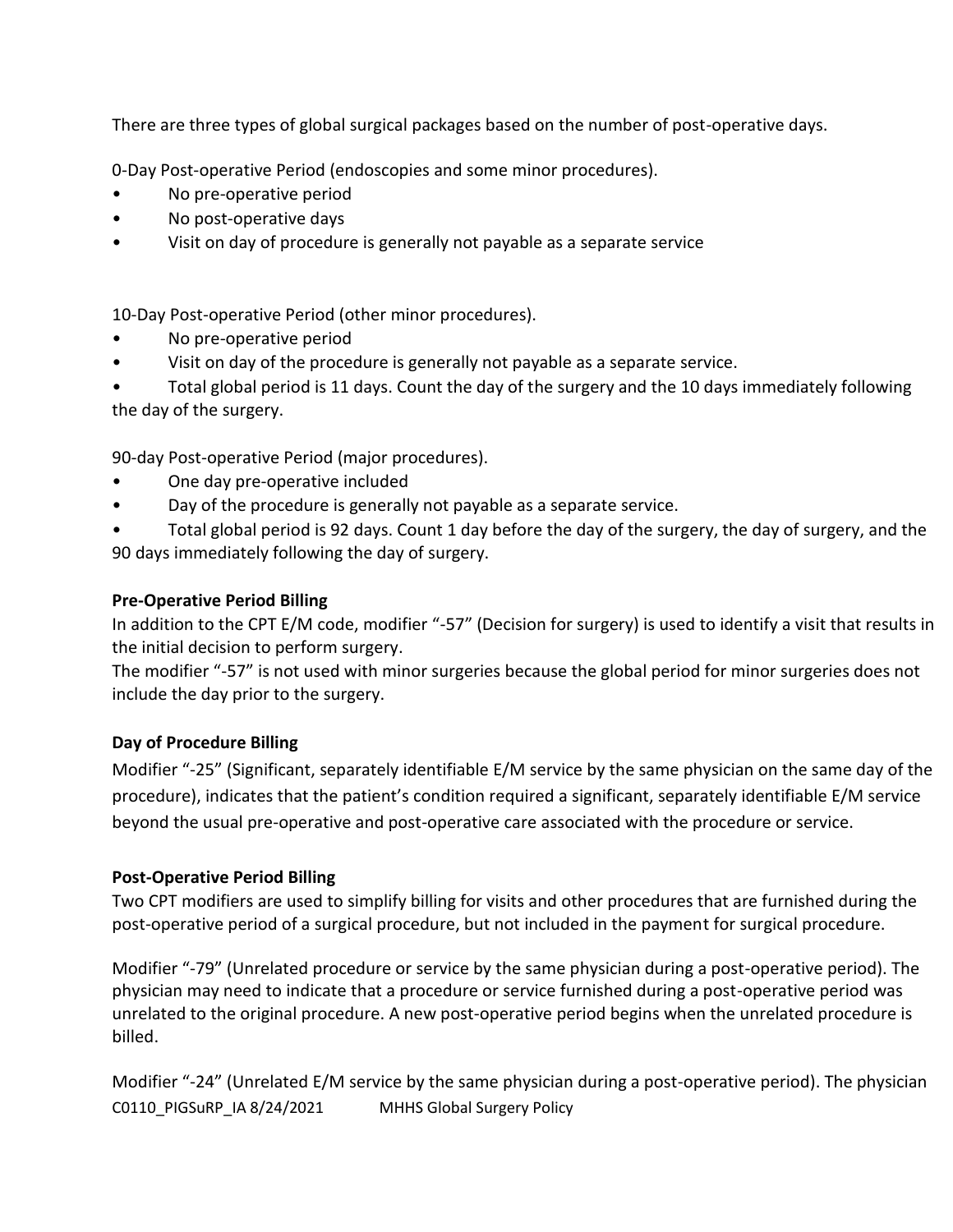may need to indicate that an E/M service was furnished during the post-operative period of an unrelated procedure. An E/M service billed with modifier "-24" must be accompanied by documentation that supports that the service is not related to the post-operative care of the procedure.

Memorial Hermann Health Plan complies with applicable Federal civil rights laws and does not discriminate on the basis of race, color, national origin, age, disability or sex.

All Commercial HMO products are underwritten by Memorial Hermann Commercial Health Plan, Inc. All Commercial PPO products are underwritten by Memorial Hermann Health Insurance Company. All Hybrid products are administered by Memorial Hermann Health Solutions, Inc.